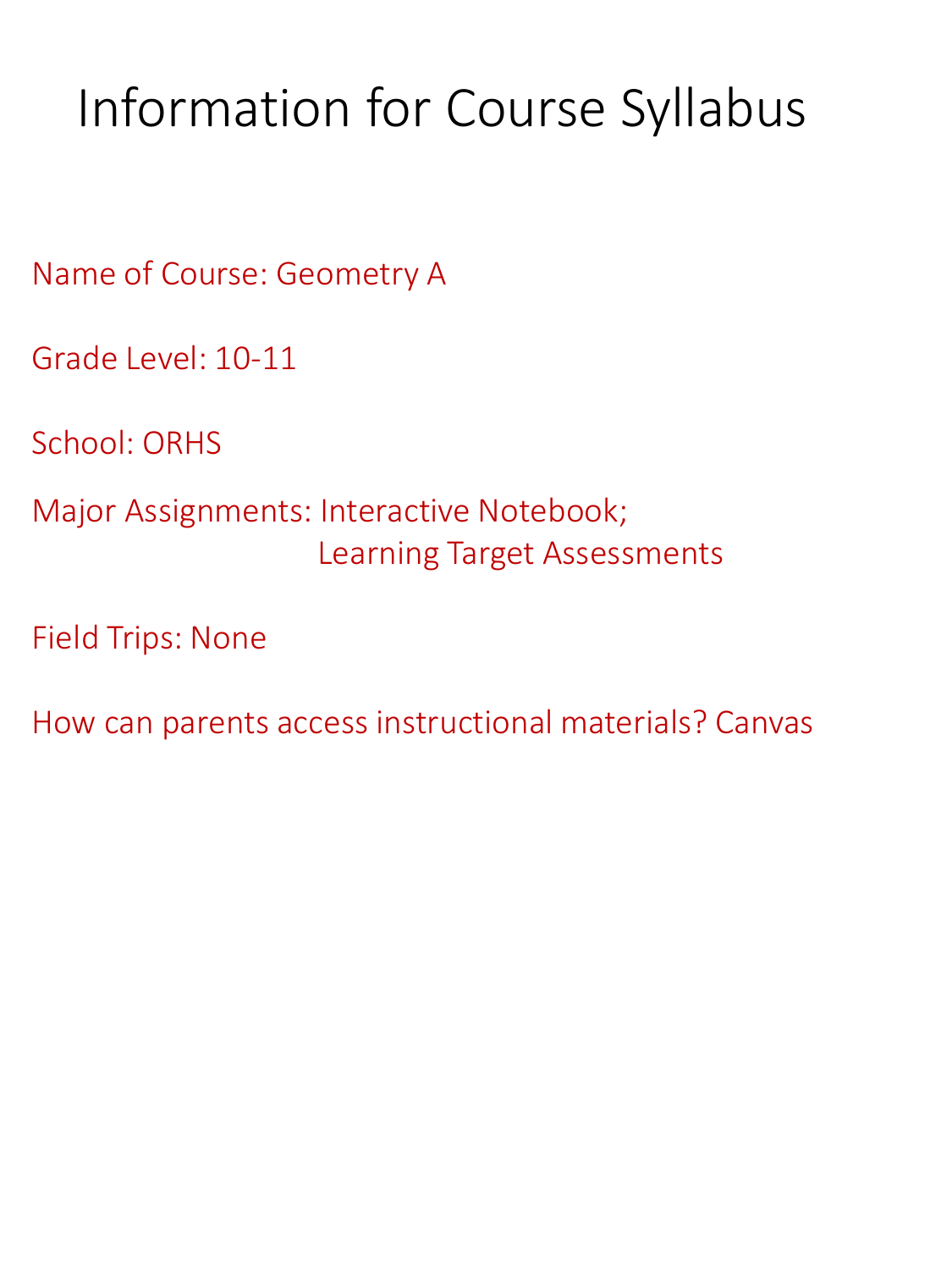## **Geometry A 2021-2022**

#### **Term 1**

**G.CO.A.1** Know precise definitions of angle, circle, perpendicular line, parallel line, and line segment, based on the undefined notions of point, line, plane, distance along a line, and distance around a circular arc.

**G.CO.A.2** Represent transformations in the plane in multiple ways, including technology. Describe transformations as functions that take points in the plane (preimage) as inputs and give other points (image) as outputs. Compare transformations that preserve distance and angle measure to those that do not (e.g., translation versus horizontal stretch).

**G.CO.A.3** Given a rectangle, parallelogram, trapezoid, or regular polygon, describe the rotations and reflections that carry the shape onto itself.

**G.CO.A.4** Develop definitions of rotations, reflections, and translations in terms of angles, circles, perpendicular lines, parallel lines, and line segments.

**G.CO.A.5** Given a geometric figure and a rigid motion, draw the image of the figure in multiple ways, including technology. Specify a sequence of rigid motions that will carry a given figure onto another.

**G.CO.B.6** Use geometric descriptions of rigid motions to transform figures and to predict the effect of a given rigid motion on a given figure; given two figures, use the definition of congruence in terms of rigid motions to determine informally if they are congruent.

**G.CO.B.7** Use the definition of congruence in terms of rigid motions to show that two triangles are congruent if and only if corresponding pairs of sides and corresponding pairs of angles are congruent.

**G.CO.B.8** Explain how the criteria for triangle congruence (ASA, SAS, AAS, and SSS) follow from the definition of congruence in terms of rigid motions.

**G.CO.C.9** Prove theorems about lines and angles.

**G.CO.C.10** Prove theorems about triangles.

**G.CO.C.11** Prove theorems about parallelograms.

**G.CO.D.12** Make formal geometric constructions with a variety of tools and methods (compass and straightedge, string, reflective devices, paper folding, dynamic geometric software, etc.).